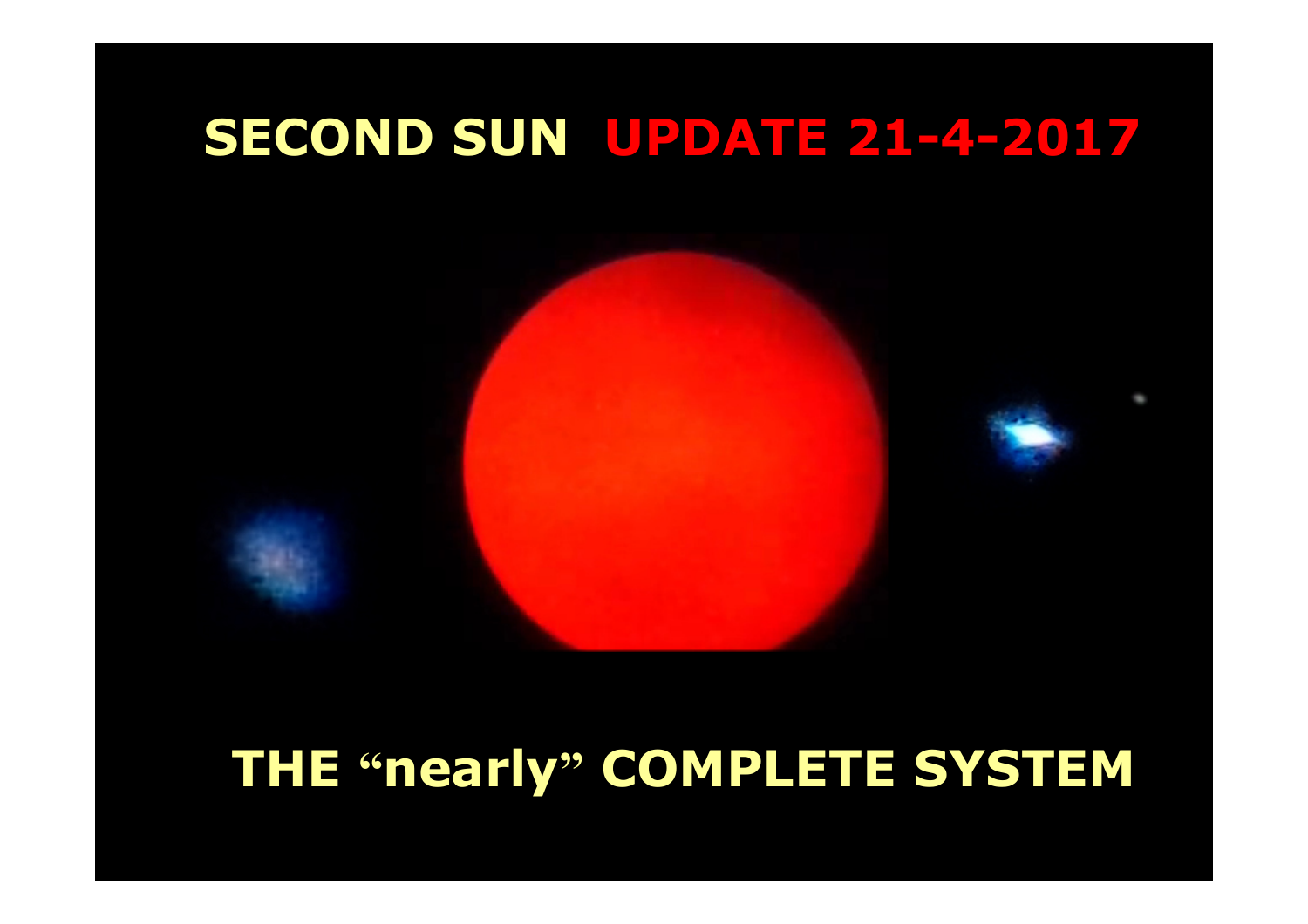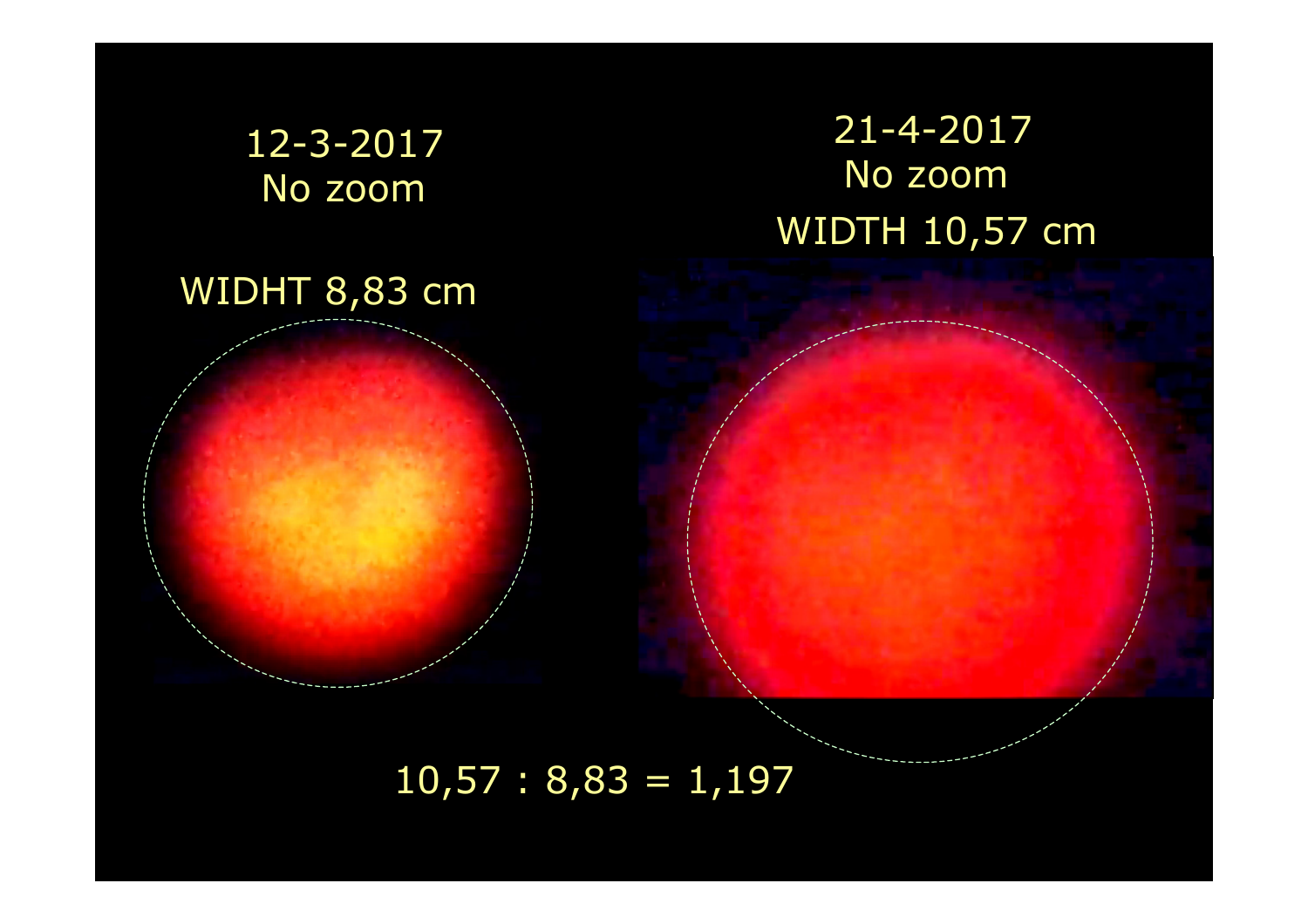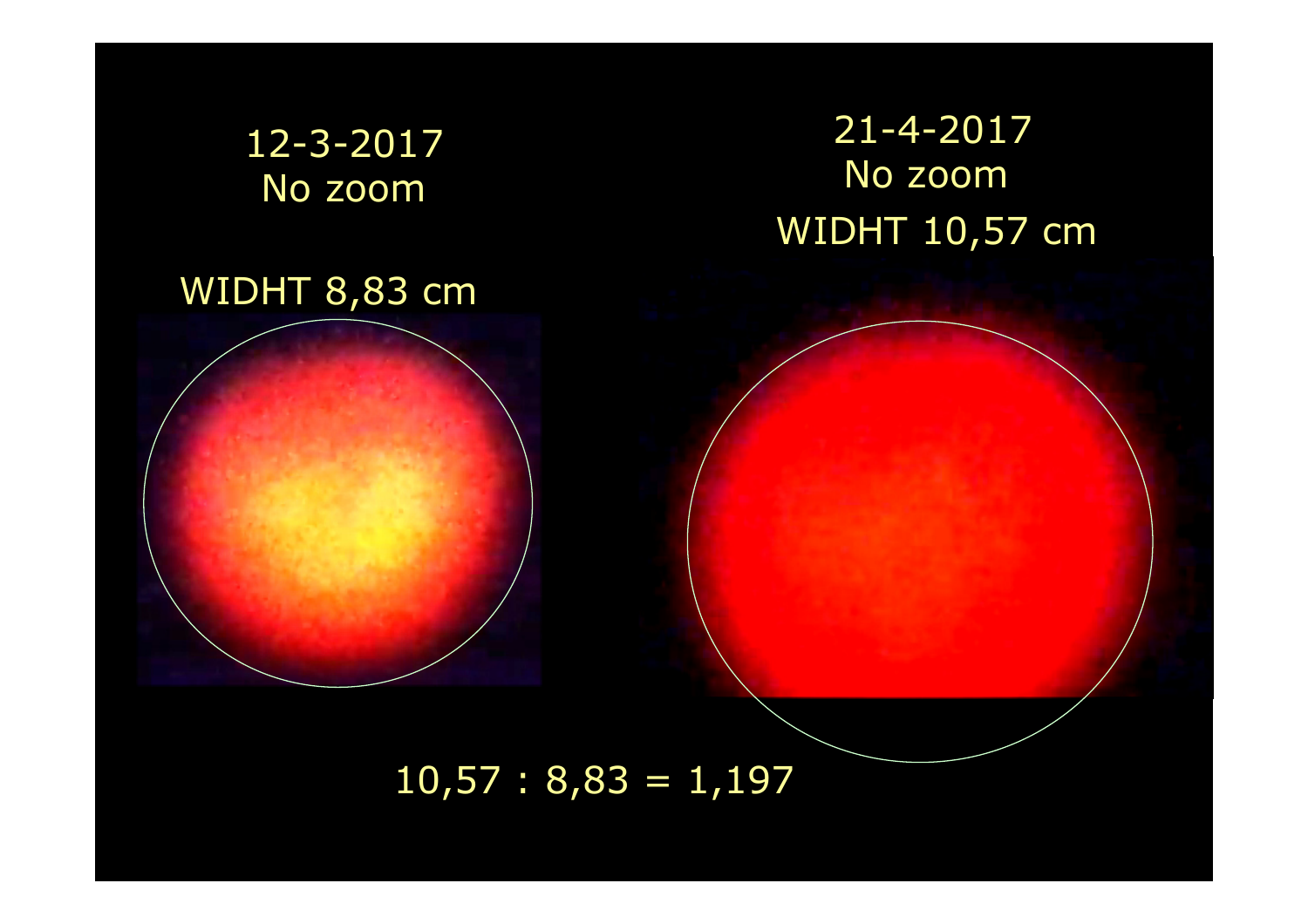#### From the above graphic telescope diameter ratio 10,57 : 8,83 = **1,197**

| $\overline{1}$<br><b>DIA</b><br><b>DIAMETRO</b><br>Kml    | <b>DATA</b> | distanza<br>ـ A.U                    | <b>GRADI</b><br>arctg | seconds<br>arc | arc<br>minutes |
|-----------------------------------------------------------|-------------|--------------------------------------|-----------------------|----------------|----------------|
| --- 17<br>n,<br><b>DIAME</b><br>.Km :<br><b>ER</b><br>. . | <b>DATE</b> | ∽<br>Distance<br>$\mathbf{v}$<br>، ب | degrees<br>arcta<br>ີ | decimal        | decimal        |

| <b>ISECOND SUN</b> | 1.085.200 | 12/03/2017 | 13,7 | 0.03025663  | 108,92 | 1,82 |
|--------------------|-----------|------------|------|-------------|--------|------|
| <b>SECOND SUN</b>  | .085.200  | 24/03/2017 |      | 0,031885833 | 114,79 | 1,91 |
| <b>SECOND SUN</b>  | .085.200  | 11/04/2017 |      | 0.034542985 | 124,35 | 2,07 |
| <b>ISECOND SUN</b> | 1.085.200 | 21/04/2017 | 11,4 | 0.036361036 | 130,90 | 2,18 |
|                    |           |            |      |             |        |      |

RATIO from this table 2,18 : 1,82 = **1,197**

TAKING CARE OF GRAPHIC AND FOCUSING AND CONTRAST APPROXIMATIONS MORE OR LESS COMES OUT SAME RATIO, **MEANS CALCULATED DISTANCE IS CORRECT!!! IT'S COMING**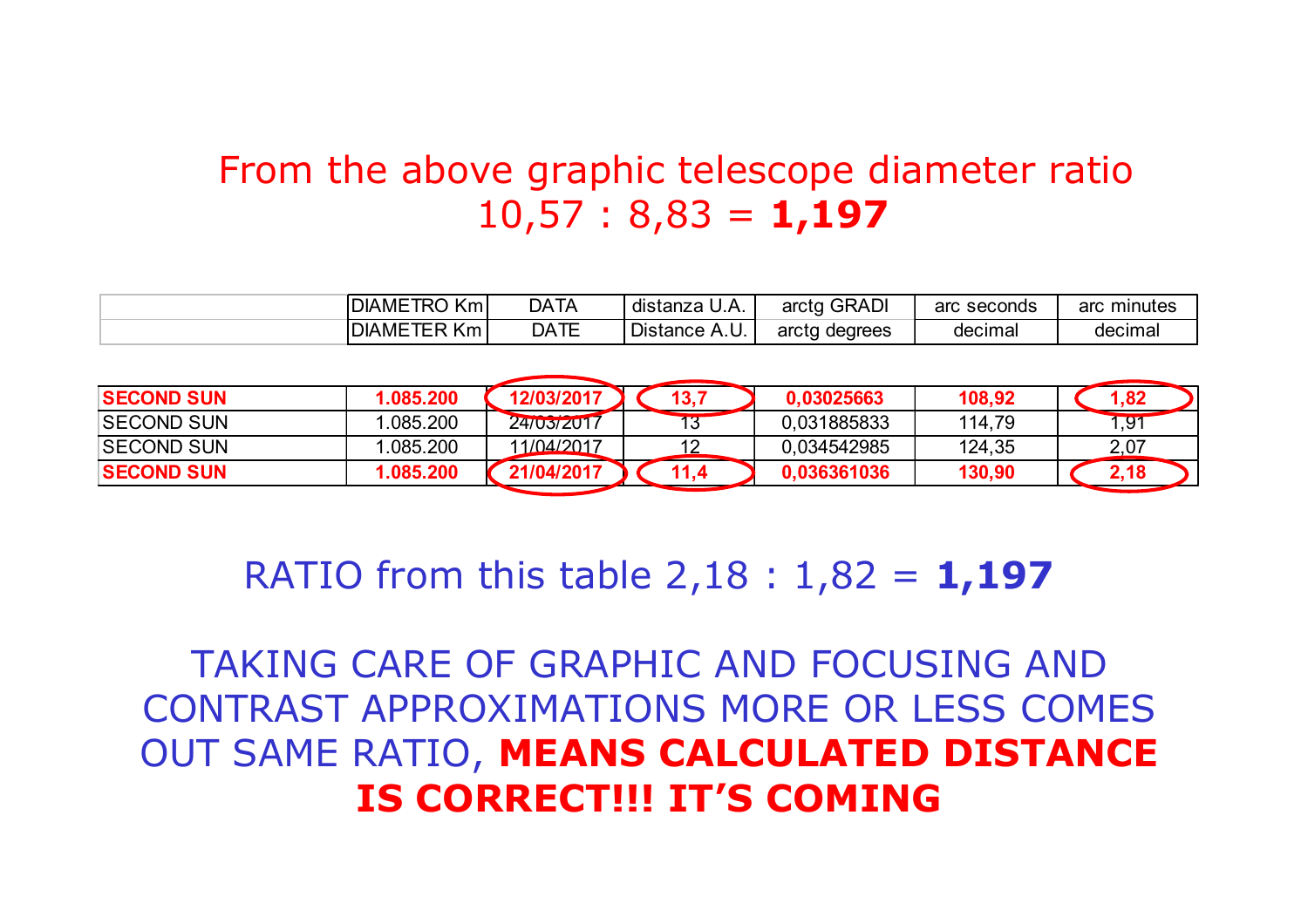### **SECOND SUN**  (Nibiru) MAGNIFICATION TELESCOPE x 45



16,37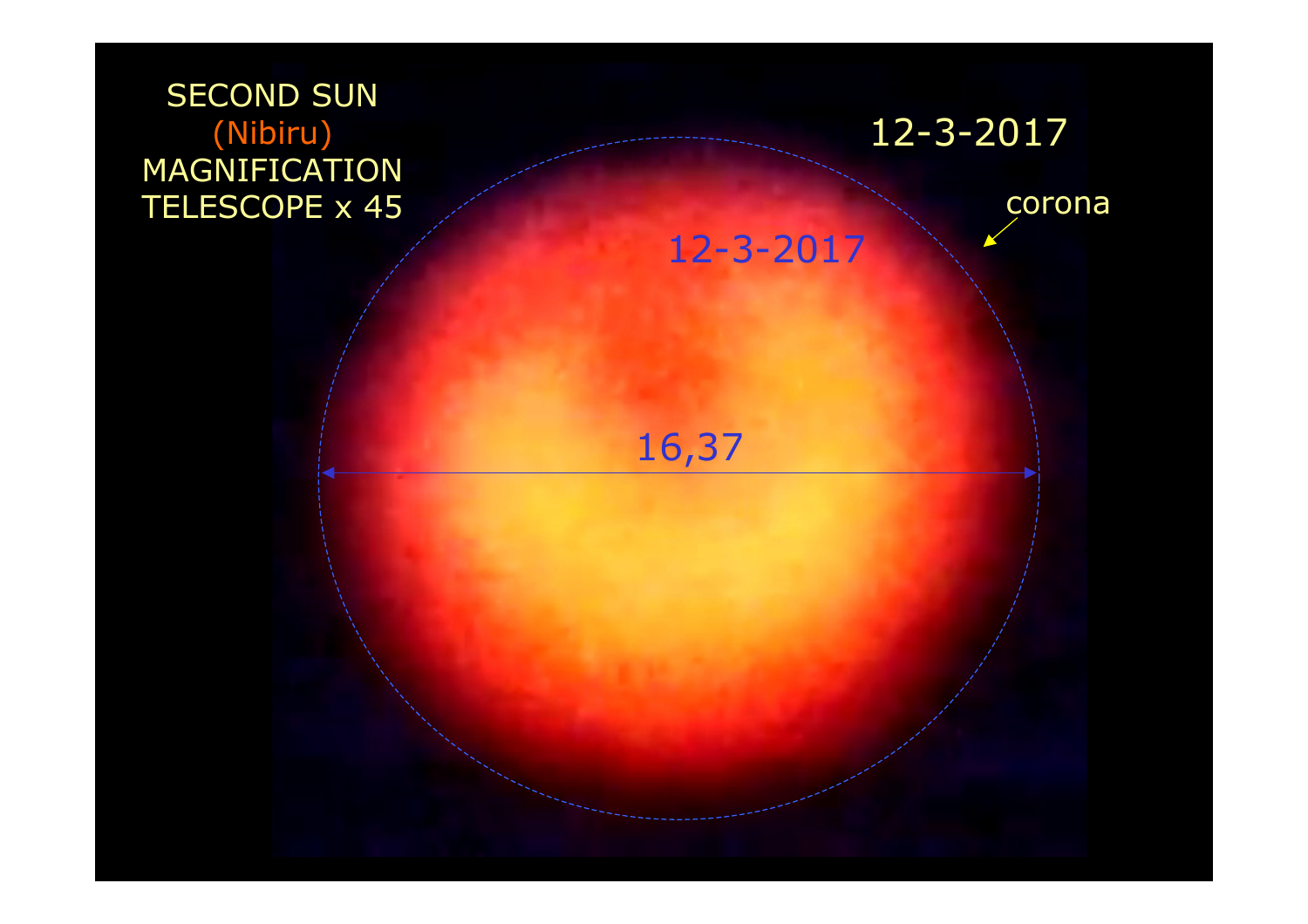**SECOND SUN** (Nibiru) MAGNIFICATION TELESCOPE x 45**GRAPHICAL** comparison



corona

19,69

Diameter comparison

19,69 : 16,37 = **1,2**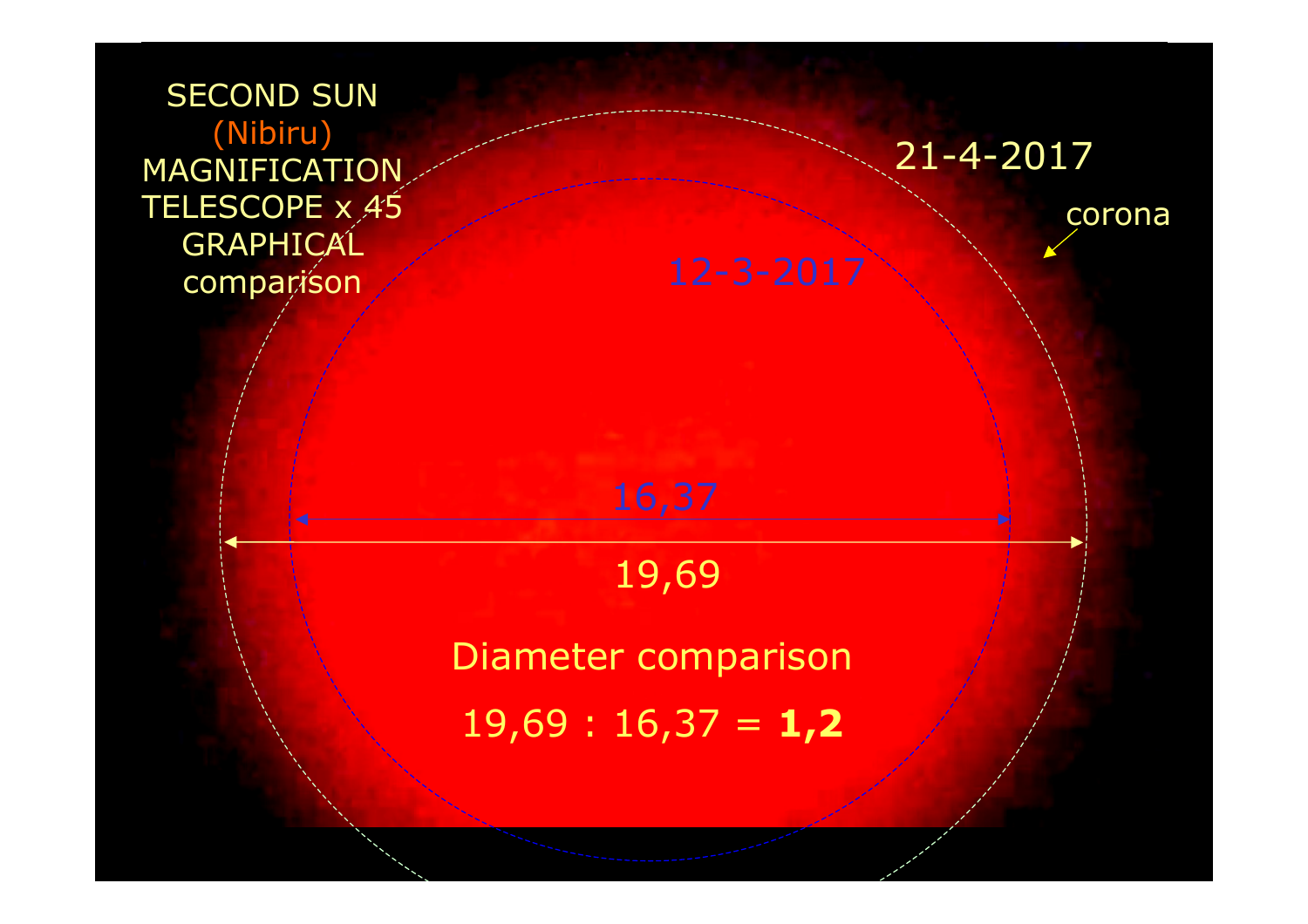The DRAGOON at telescope x 4512- 4 –2017 - DSC 3726 Left: no filter used – Right: threated and filtered

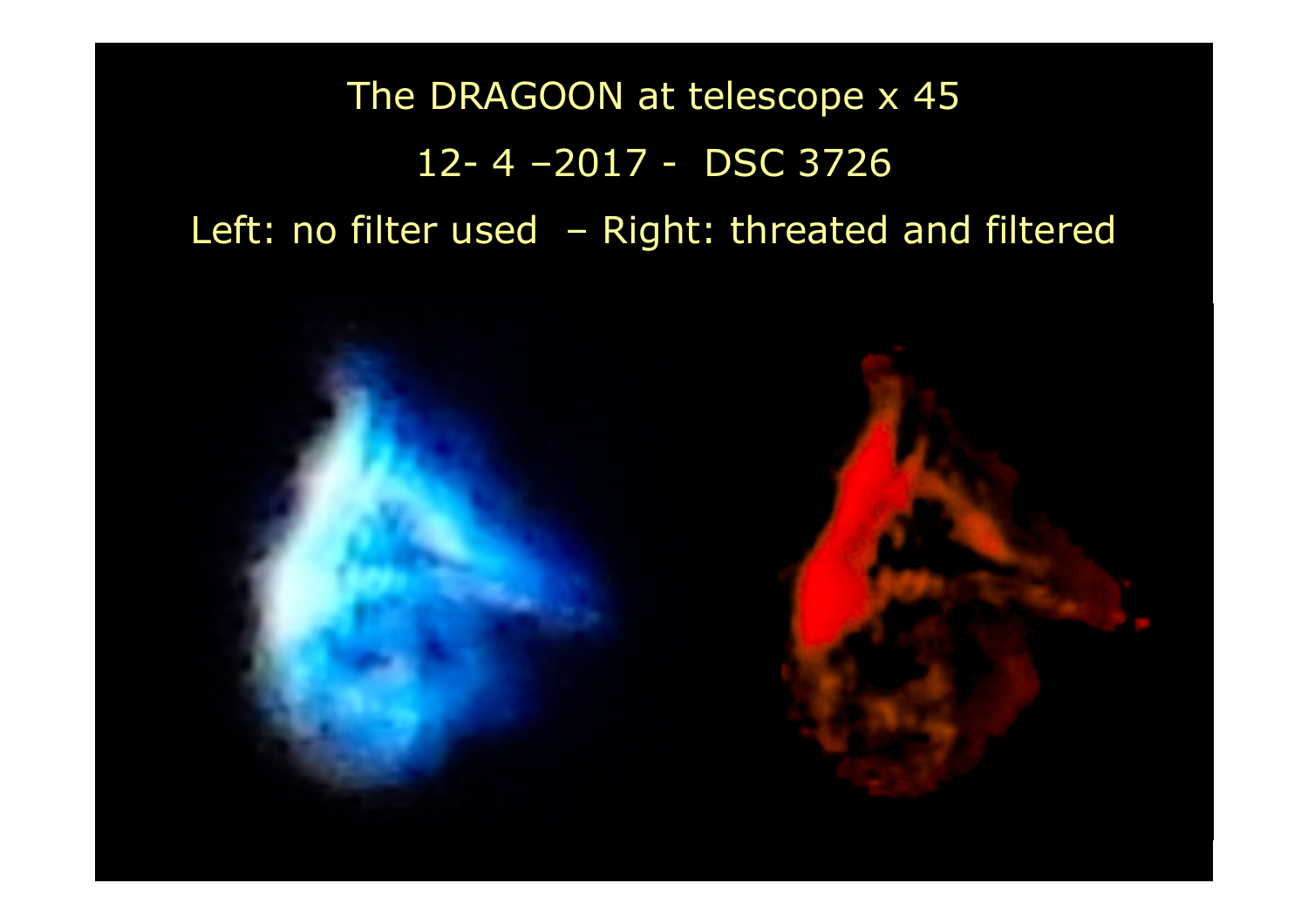The DRAGOON with CAMERA + ZOOM12- 4 –2017 - DSC 3726 Left: no filter used – Right: contrasted

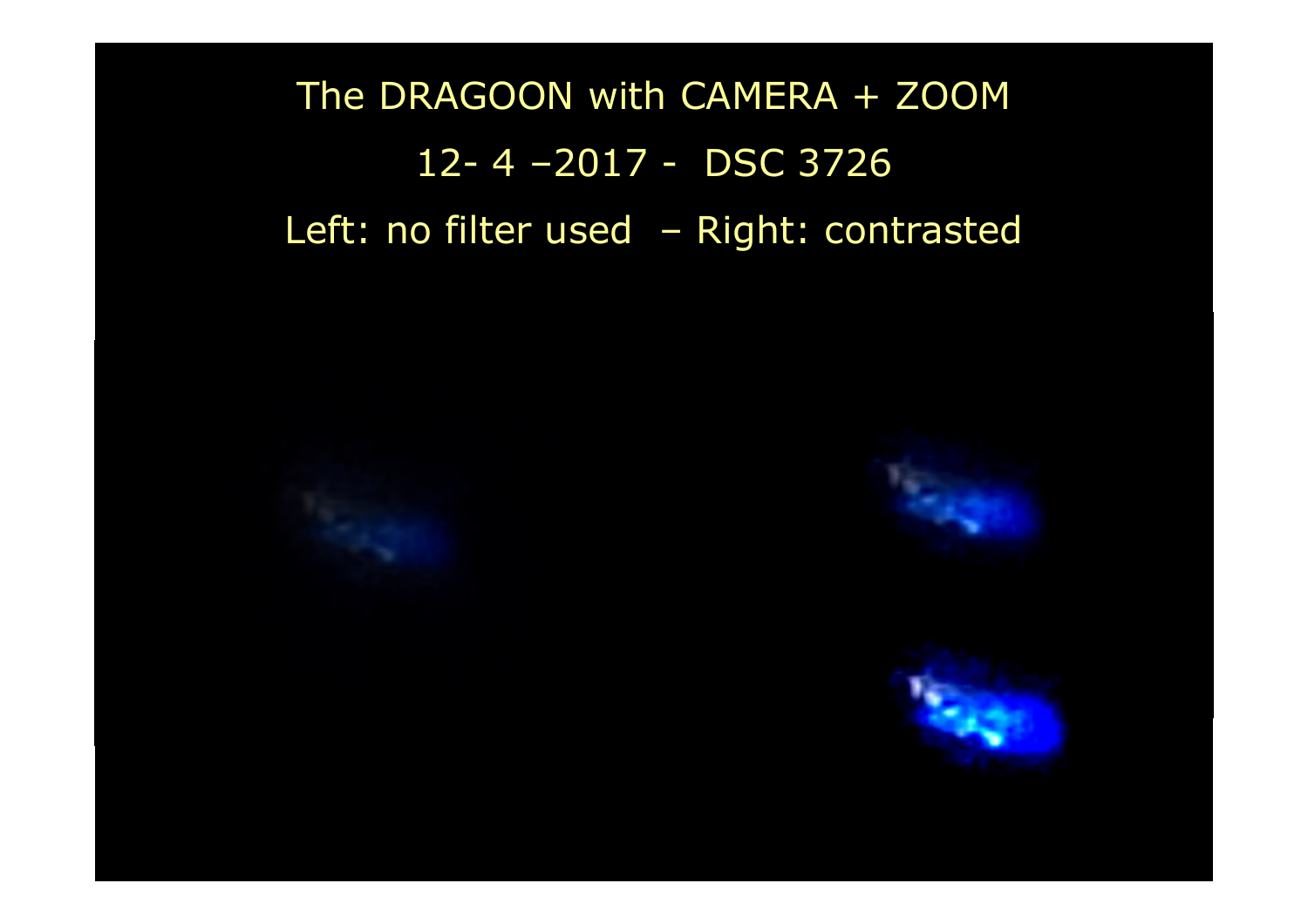The DRAGOON with CAMERA + ZOOM12- 4 –2017 - DSC 3726 Left: no filter used – Right: contrasted and enlarged